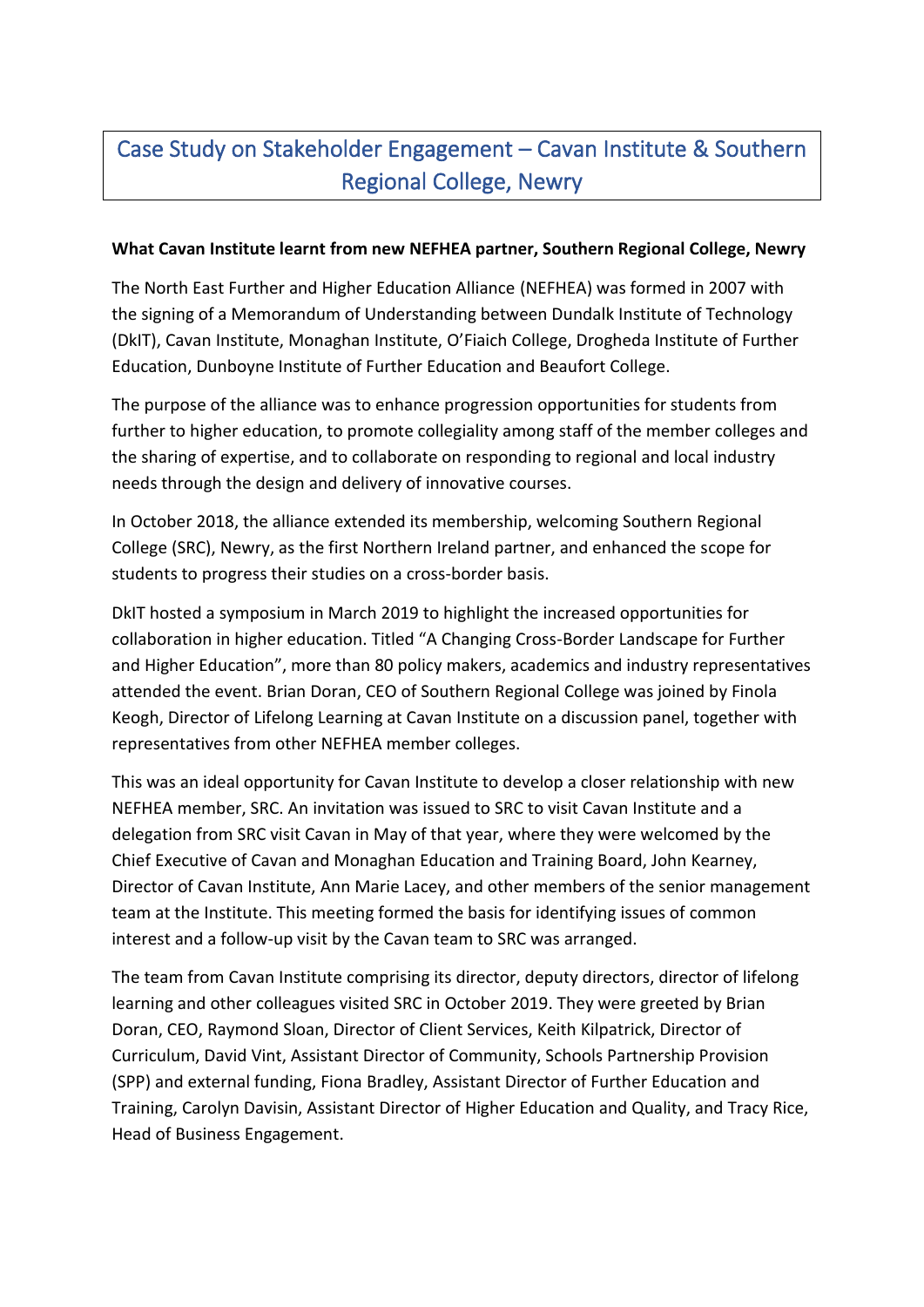A hugely productive day was spent with the team from SRC examining such issues as funding models, programme delivery structures, building projects, curriculum and staffing at

the college. A tour of the Newry campus also provided the team from Cavan with a clear vision of how integrated delivery of further and higher education can be delivered, the services and facilities essential to serve the students and staff at this progressive college, and the ways in which a range of apprenticeships are being resourced, delivered and promoted. Discussions with counterparts in SRC have facilitated and/or stimulated a number of actions in the time since the visits, including:

- At the time of visiting the SRC campus, Cavan Institute was in the planning stage for the development of a state-of-the-art Kitchen and adjoining training restaurant facility to support the delivery of the National Commi-Chef apprenticeship programme. SRC had developed a similar facility some years ago. This provided an opportunity to undertake a critical evaluation of our project, in light of their considered feedback, on what has and has not worked well in the time since this project was completed. Amendments to the design and layout were implemented based on the input of SRC subject matter experts in this area.
- Discussion at the initial SRC visit to Cavan Institute demonstrated that we both shared mutual concerns around the increasing number of students who were presenting at both colleges requiring mental health supports. The site visit to SRC focused on this issue in some detail and the team provided detail on a service procured by SRC from an external agency to provide a 24/7 support line for students. On return, Cavan Institute examined whether this was feasible within it's context and this service has now been introduced for students across all programmes.
- Collaborative learning spaces, project rooms and cross curricular, problem-based learning spaces in SRC were viewed by CI staff during the site visit. These spaces have provided inspiration to the CI team in planning for the layout of new CI modular units at the FET Campus to replace older buildings from which teaching and learning currently takes place. These modular units are likely to be in use by teachers and students during 2021.
- An exploration of TEL tools that are used in classroom spaces in SRC, in particular in engineering discipline area, formed part of the visit to SRC, as well as discussion on the levels of funding that were required to implement some of these technologies. Since this visit, CI have since prioritised the upgrading of TEL facilities and are currently working with teaching staff and members of the Teaching and Learning Committee to design and resource these spaces.

Crucially, the visits by teams from both colleges to our respective campuses have allowed us to form a relationship which will last long into the future, from which we can all derive mutual benefit and learning. And from the perspective of Cavan Institute, our visit to SRC has enabled us to plan and project how we would like our college to evolve into an